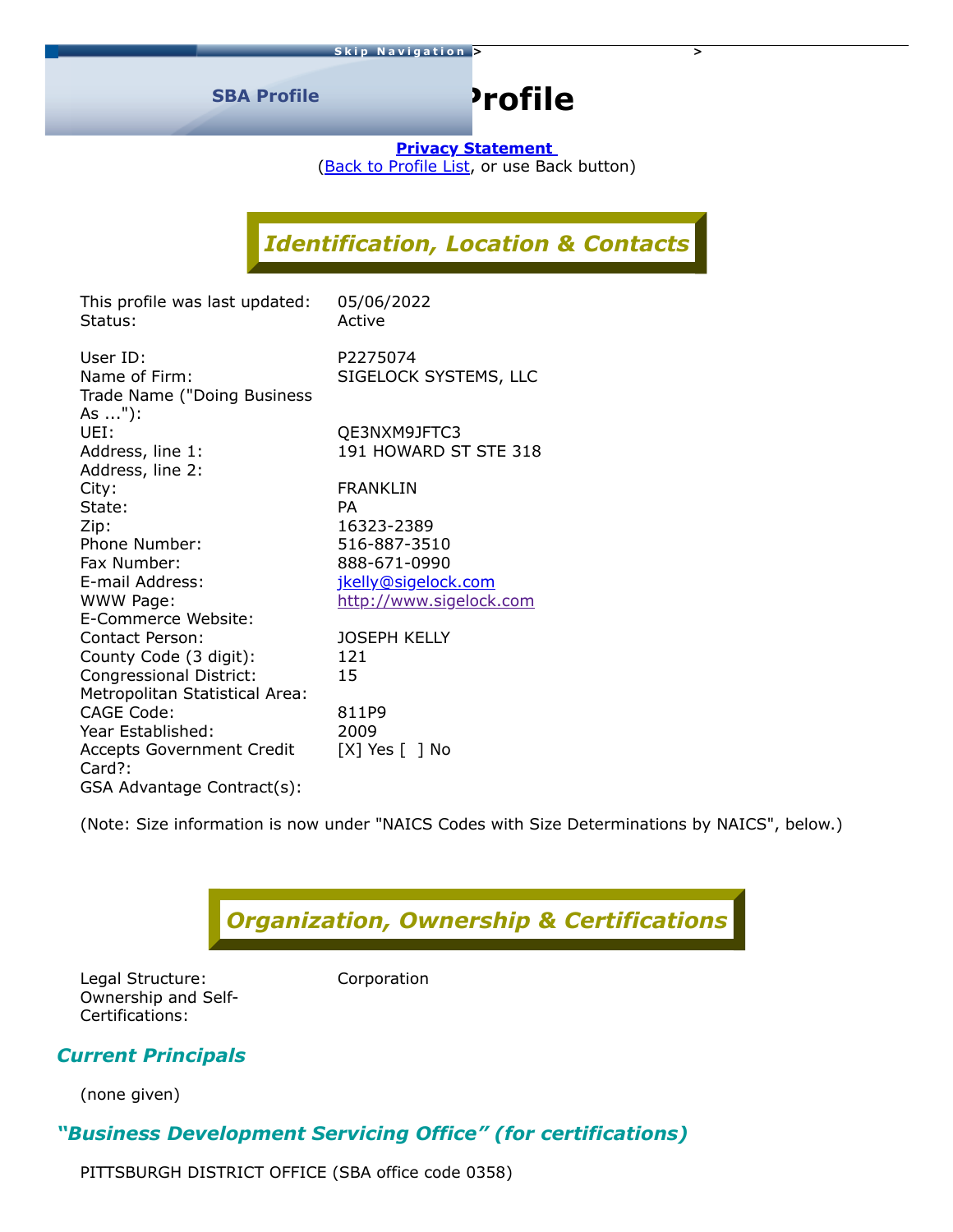

## *8(a) Certification:*

SBA 8(a) Case Number: SBA 8(a) Entrance Date: SBA 8(a) Exit Date:

#### *HUBZone Certification:*

HUBZone Certified?: [X] Yes [ ] No HUBZone Certification Date: 04/12/2022

#### *8(a) Joint Venture Certification:*

8(a) JV Entrance Date: 8(a) JV Exit Date:

#### *Women Owned - SBA Certified:*

| WOSB Certified?: | $\lceil$   Yes $\lceil X \rceil$ No |
|------------------|-------------------------------------|
| WOSB Pending?:   | $\lceil$   Yes $\lceil X \rceil$ No |

#### *Economically Disadvantaged Women Owned - SBA Certified:*

EDWOSB Certified?: EDWOSB Pending?:

| L | ] Yes [X] No |  |
|---|--------------|--|
|   | ] Yes [X] No |  |

*Other Certifications*

#### *Non-Federal-Government Certifications:*

(none given)

*Products & Services*

#### *Capabilities Narrative:*

(none given)

#### *Special Equipment/Materials:*

(none given)

#### *Business Type Percentages:*

(none given)